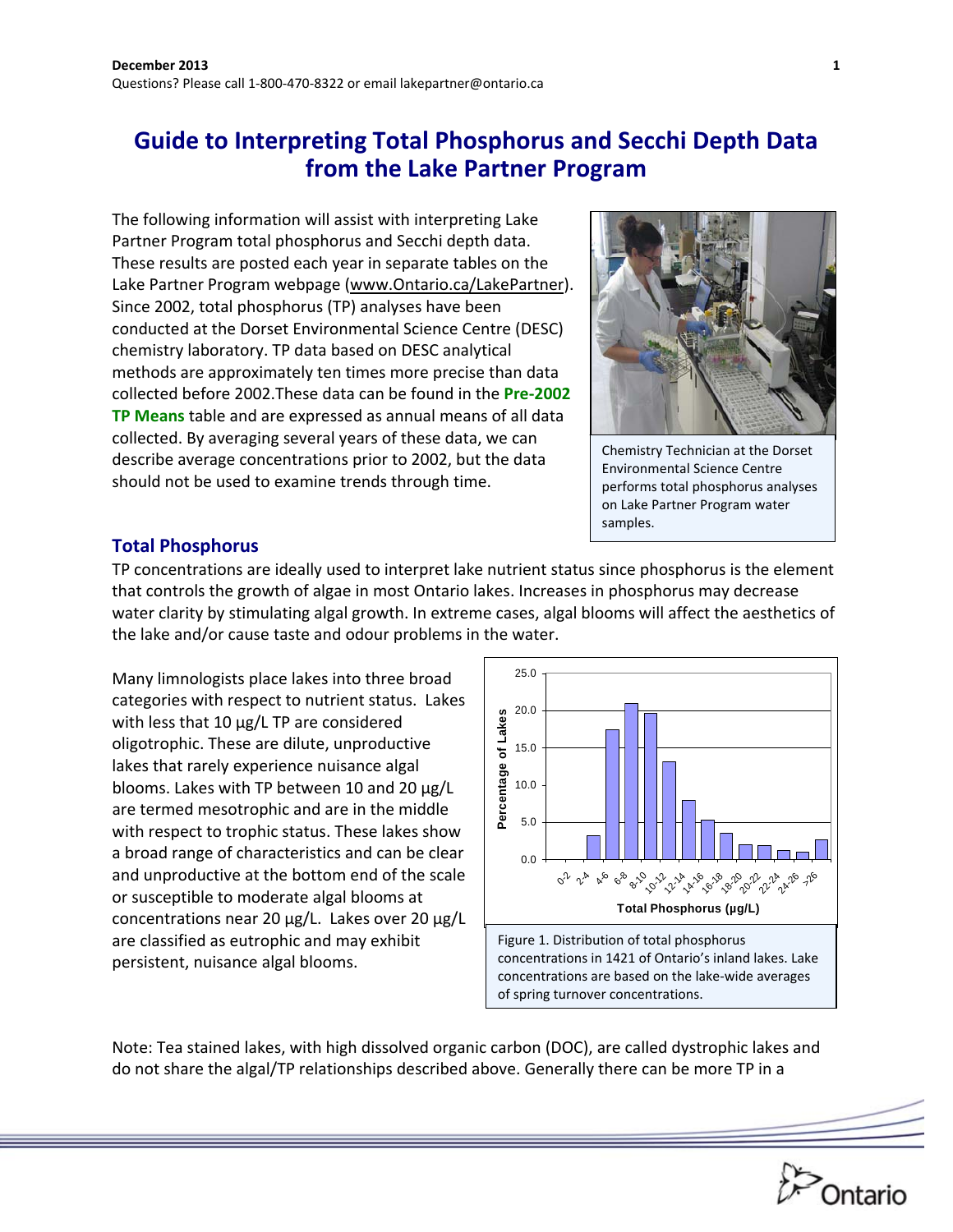dystrophic lake without the occurrence of algal blooms. The chemistry of these lakes is quite complex.

The Lake Partner Program database contains TP data from over a thousand of Ontario's inland lakes. Figure 1 shows the distribution of TP concentrations in over 1400 of Ontario's inland lakes based on data from the Lake Partner Program. You may find this useful in understanding how the TP concentrations of your lake compare to other lakes in the province. This figure shows that more than 50% of the lakes in this dataset have TP concentrations of 4‐10 µg/L.

### **Water Clarity – Secchi Depth readings**

As we know, increases in phosphorus may decrease water clarity by stimulating algal growth. However, water clarity cannot generally be used to infer nutrient status in Ontario's inland lakes. Light penetration in the lake can be controlled by dissolved organic carbon (DOC) or by non‐biological turbidity, which influences the colour of the lake. Water clarity can also be altered by invading species such as zebra mussels. It is always best, therefore, to use TP to evaluate the nutrient status of the lake. Water clarity readings nonetheless are valuable to track changes in the lake that might be occurring that would not be noticed by monitoring TP concentrations alone, e.g. zebra mussel invasions or watershed disturbances.



A Lake Partner Program volunteer uses a Secchi disk to measure water clarity in a lake.

#### **Between‐year differences in TP concentrations**

Once there are several years of data, volunteers may want to examine their results for trends through time. Three years of data are required to establish a reliable, long-term average to measure

the current nutrient status of the lake. However, three years of data are not enough to examine trends. There are some lakes that show relatively large differences in TP between the years (e.g., Austin Lake, Figure 2) but unless there are tangible reasons for these differences (e.g. large differences in rainfall between years or a large watershed area compared to lake area), it is more likely that further data collection will identify these years as data anomalies. Most lakes do not usually show large, between‐year differences, but this is the reason why we collect annual data, so that we can identify what the normal between‐year differences



should be. Although the three years of data may show distinct increases or decreases, the trends are probably due to normal between‐year variability. It is interesting to note that once there are several years of high quality TP data, it is possible to identify long-term trends (trends that maintain

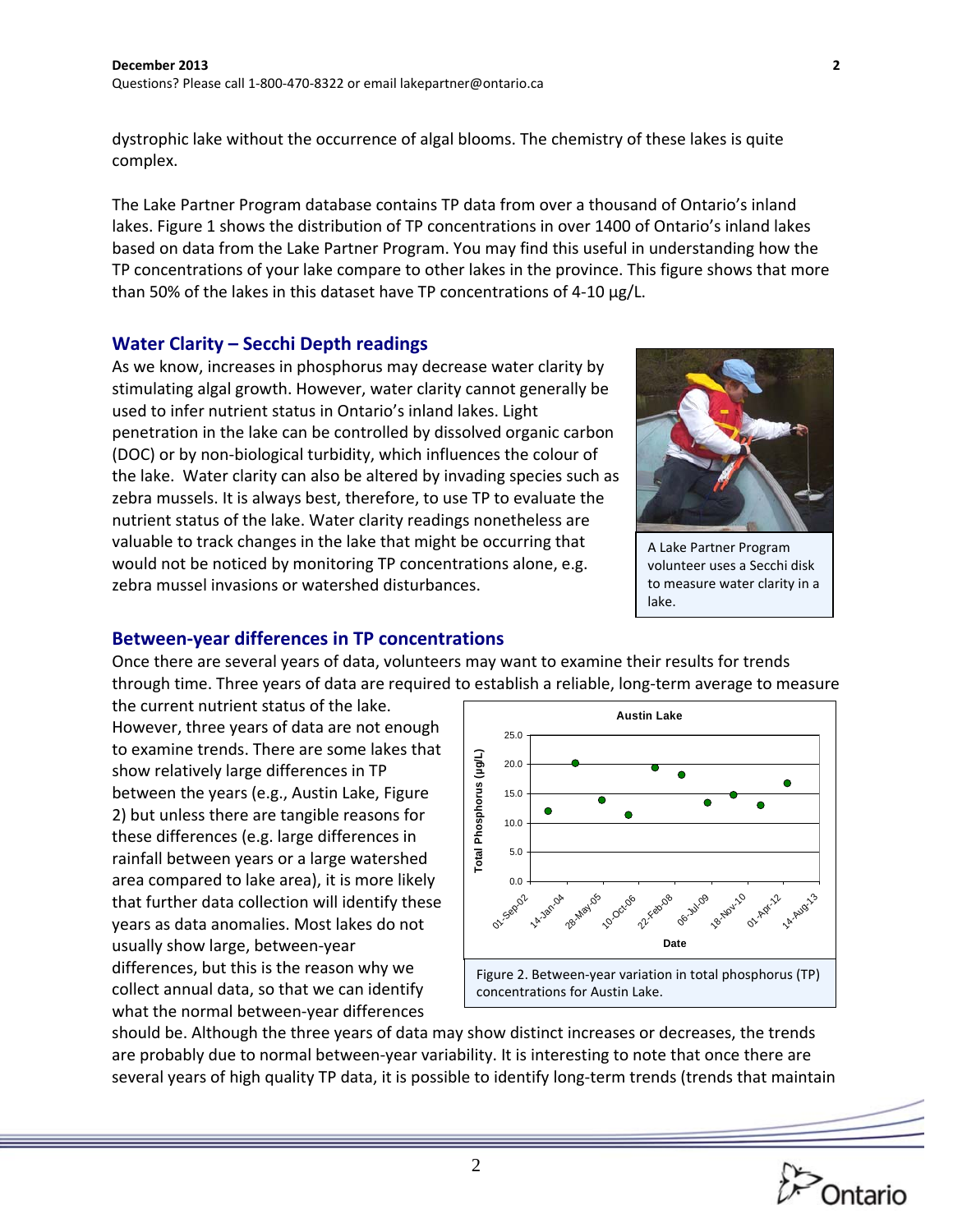themselves through time), such as the slight downward trend noted for Runnings Bay in Charleston Lake (Figure 3).



#### **Seasonal differences in total phosphorus concentrations**

Lakes that are off the Canadian Shield are sampled monthly because they are more likely to show seasonal differences in TP concentrations. In cases where concentrations increase towards the late summer, it is important to ascertain whether or not these concentrations could contribute to late summer algal blooms. In many cases, especially in the Kawartha Lakes, there are considerable increases in TP concentrations as the ice‐free season progresses. In many cases, the concentrations span two or even all three of the classic trophic status categories (e.g., Figure 4). Many of the complex seasonal processes in these lakes would be difficult to assess



without the data that volunteers collect on a monthly basis.